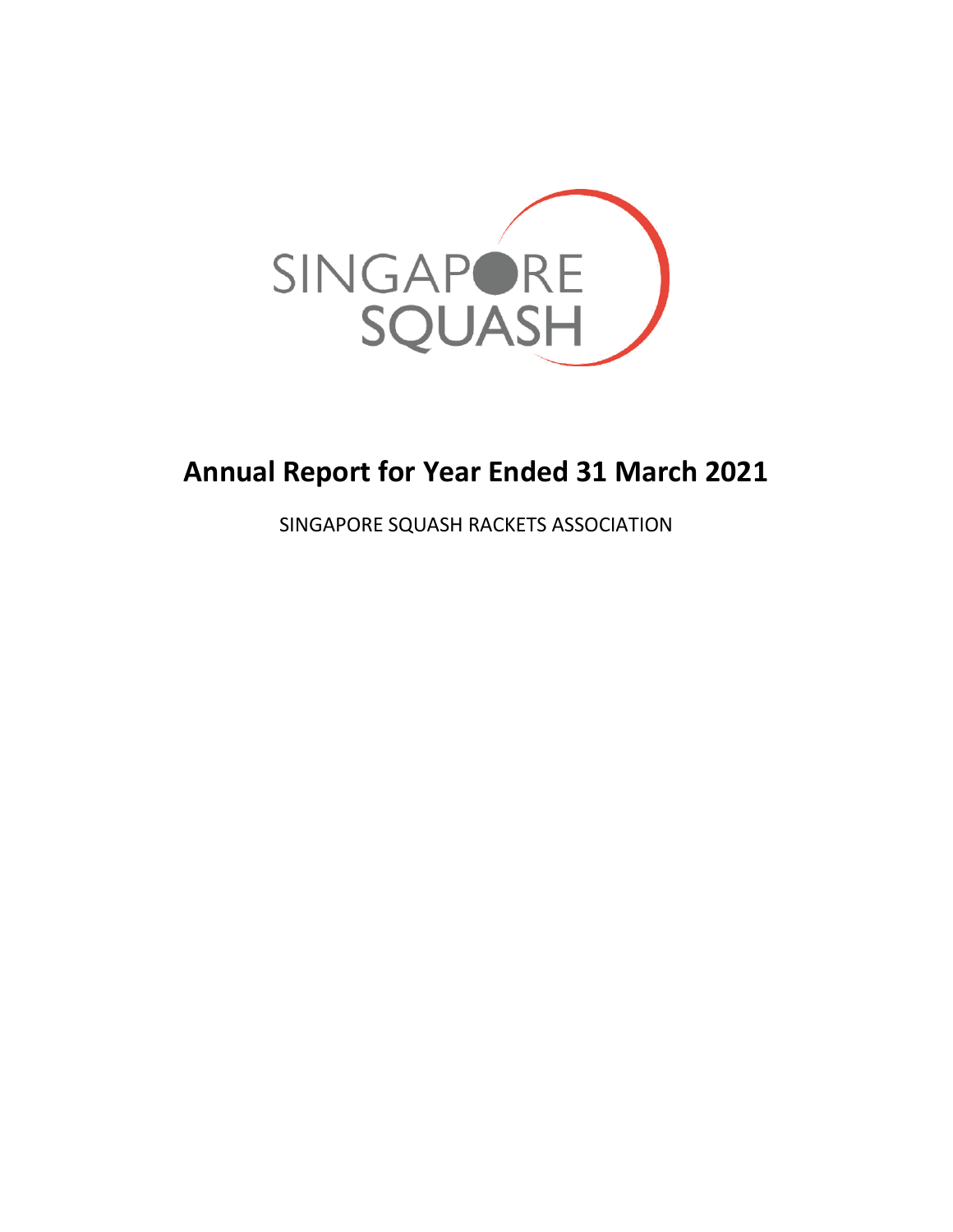## ABOUT US

## OBJECTIVE

The objectives of the Association are to concern itself with all matters related to the sport of squash in Singapore, including but not limited to the publishing of rules of the sport, organization of championships, leagues and other matches (including exhibition matches) conducted at both national and international levels and determination of the rules/bye-laws for these events. As the governing authority of any matter pertaining to the sport of squash in Singapore, the Association shall preside over any disputes on the sport, including those among its members.

The objectives of the Association shall also be subjected to the Constitution of the World Squash Federation.

The Association shall also strive to increase participation and promote community engagement and bonding through the sport of squash, in order to promote health and wellness, inclusiveness and integration, and inspire the Singapore Spirit.

#### VISION

To be the leading squash nation in Asia

#### PURPOSE

To promote, support and advance the sport of squash in Singapore

### CORE VALUES

*INTEGRITY* – The quality of being honest and having strong moral principles despite the challenges that we may face in our quest to attain our vision.

*TEAM WORK* – "Teamwork is the ability to work together towards a common vision. The ability to direct individual accomplishments towards organizational objectives. It is the fuel that allows common people to attain uncommon results." –Andrew Carnegie

*DIVERSITY* – We know it takes people with different ideas, strengths, interests, and cultural backgrounds to make us succeed. We encourage healthy debate and differences of opinion.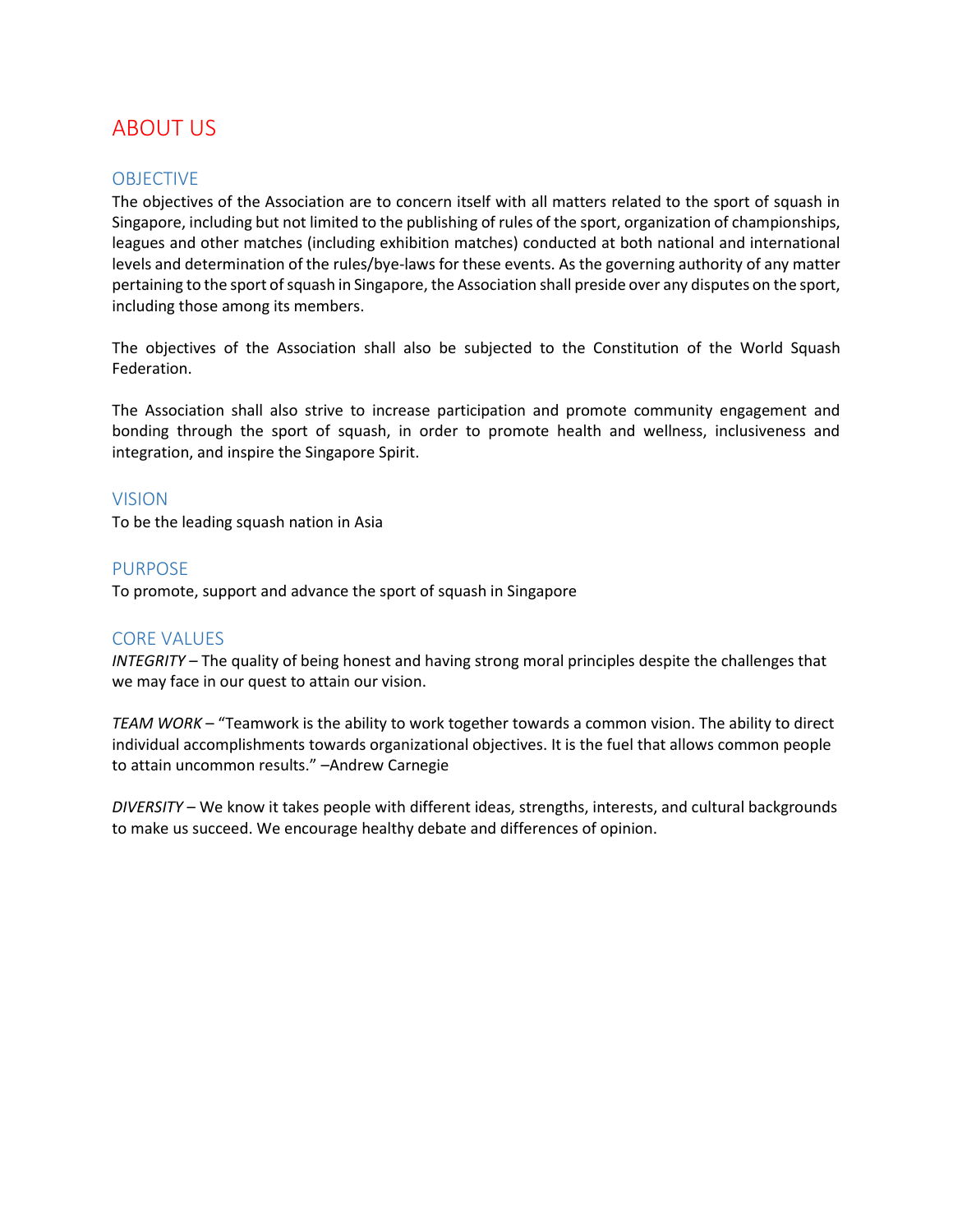## OVERVIEW

The Singapore Squash Rackets Association ("SSRA") was registered on 20 October 1970 as a society. SSRA was registered as a charity under the Charities Act Chapter 37 since 21 February 2011.

SSRA has been accorded IPC (Institution of a Public Character) status from 20 March 2021 to 19 March 2022.

| Unique Entity Number (UEN): | S70SS0024H                               |
|-----------------------------|------------------------------------------|
| Registered Address:         | 3 Stadium Drive, #01-33 Singapore 397630 |
| Auditor:                    | Kong, Lim & Partners LLP                 |
| Banker:                     | Oversea-Chinese Banking Corporation Ltd  |

### GOVERNING INSTRUMENT

The governing instrument for the Singapore Squash Rackets Association is its Constitution.

## GOVERNANCE EVALUATION CHECKLIST

As an IPC, SSRA had duly submitted the Online Evaluation Checklist (for the period from 1 Apr 20 to 31 Mar 21) at the Charity Portal.

#### **POLICIES**

Finance and funding

The Charity's principal funding sources are financially supported by membership, events and programmes, government grants and donation from the general public.

### AFFILIATION

SSRA is affiliated to the following entities on an annual membership basis:

- World Squash Federation
- Asian Squash Federation
- South East Asian Squash Federation
- Singapore National Olympic Council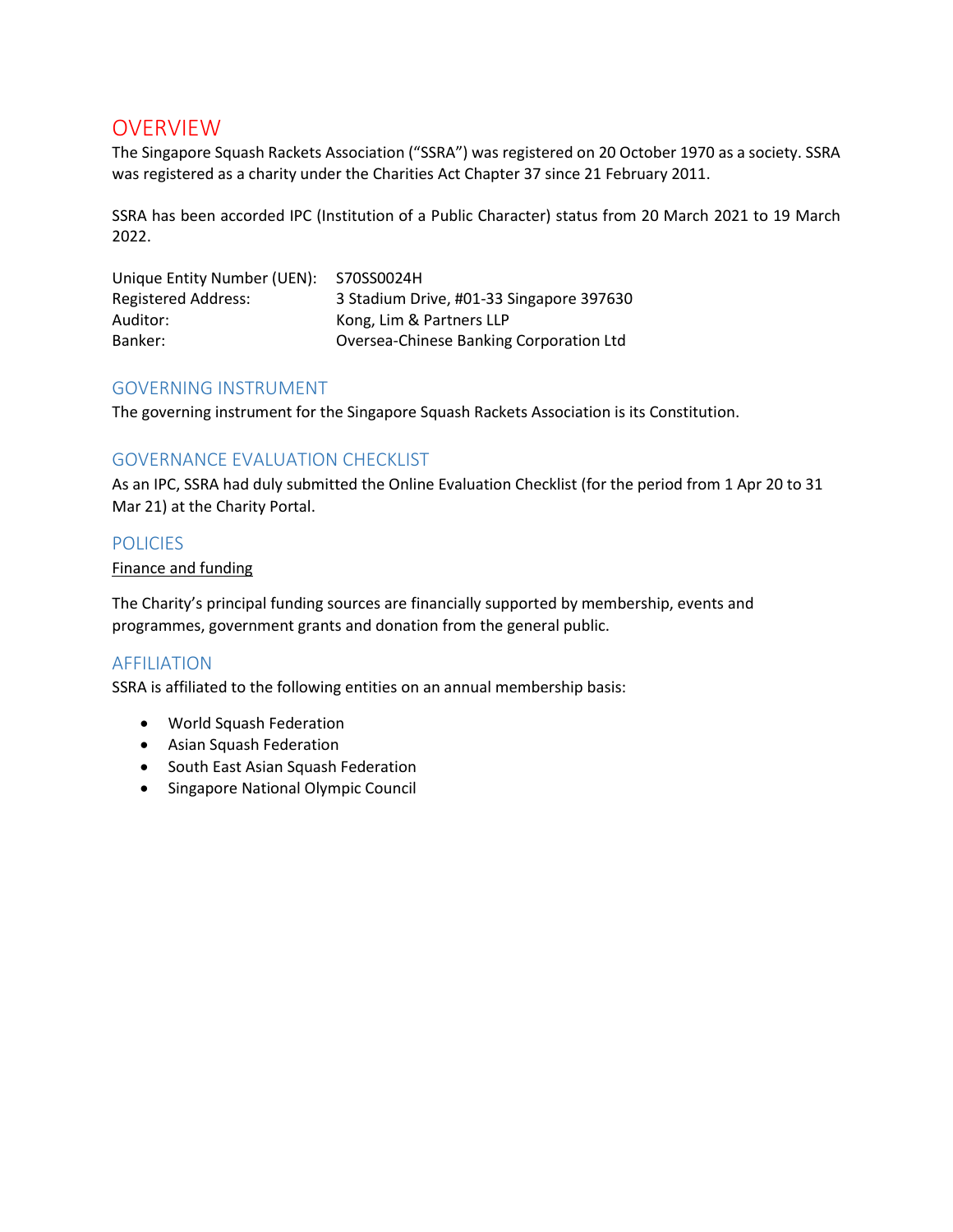## PRESIDENT'S ADDRESS



We cannot deny that 2020 has been an especially tough year for everyone. While we were not able to do as much we wanted here in Singapore Squash, we remain grateful that we were able to run a few activities that we had set out to do.

The highlight for us this year has to be our fund raising activity. Having already raised \$740,000 the previous year that was matched by the government, we are happy to inform you that we raised another \$460,000 this financial year. Your generosity and assistance in helping us achieve this feat has once again enabled us to fully take advantage of the government's dollar for dollar matching through the One Singapore Team Fund (OTSF).

Our donors who have contributed through the Squash Ball initiative launched at the end of 2019, we have not forgotten you. The evolving Safety Management Measures (SMM) over the months have made it impossible for us to run it in 2020 and we have postponed it until further notice. We will keep you informed for any further updates.

The National Squash League (NSL) is one of our core activities for the community every year. For the first time in many years, the 2020 edition fell prey to the COVID-19 pandemic and was forced to be cancelled. The ever changing SMMs has made running the event a big risk to everyone's safety.

We did however, manage to hold two events at the end of the year – the MARIGOLD Junior and Masters Open, and the MARIGOLD National Championships. In the latter event, the top seeds Samuel Kang and Au Yeong Wai Yhann both claimed their milestone third successive titles.

On the high performance front, through the assistance of SportSG, we managed to grant a number of players permission to train so they can stay tournament-ready. In September 2020, we also beefed up our coaching structure in adding Yap Kok Four as the National Head Coach, our squash legend Zainal Abidin as the High Performance Coach and three-time national champion Mohamed Rizal Kadir as the National Coach.

As I have highlighted last year, the planned removal of the Kallang Squash Centre, which has now been postponed to 2023, remains a major concern for us. To have seven of our best courts in the country removed would jeopardise not only the national team's training arrangements, but also the squash community as a whole. In addition to working with SportSG on this, we have also been engaging the Ministry of Culture, Community and Youth (MCCY) to find us a home.

The impacts of the COVID-19 pandemic continues to limit what we can and cannot do. Given the success of our government's vaccination programme, we are very hopeful that the coming year will more eventful for us all. Let us all stay positive and get through this together as one Singapore Squash.

Patrick Thio President, SSRA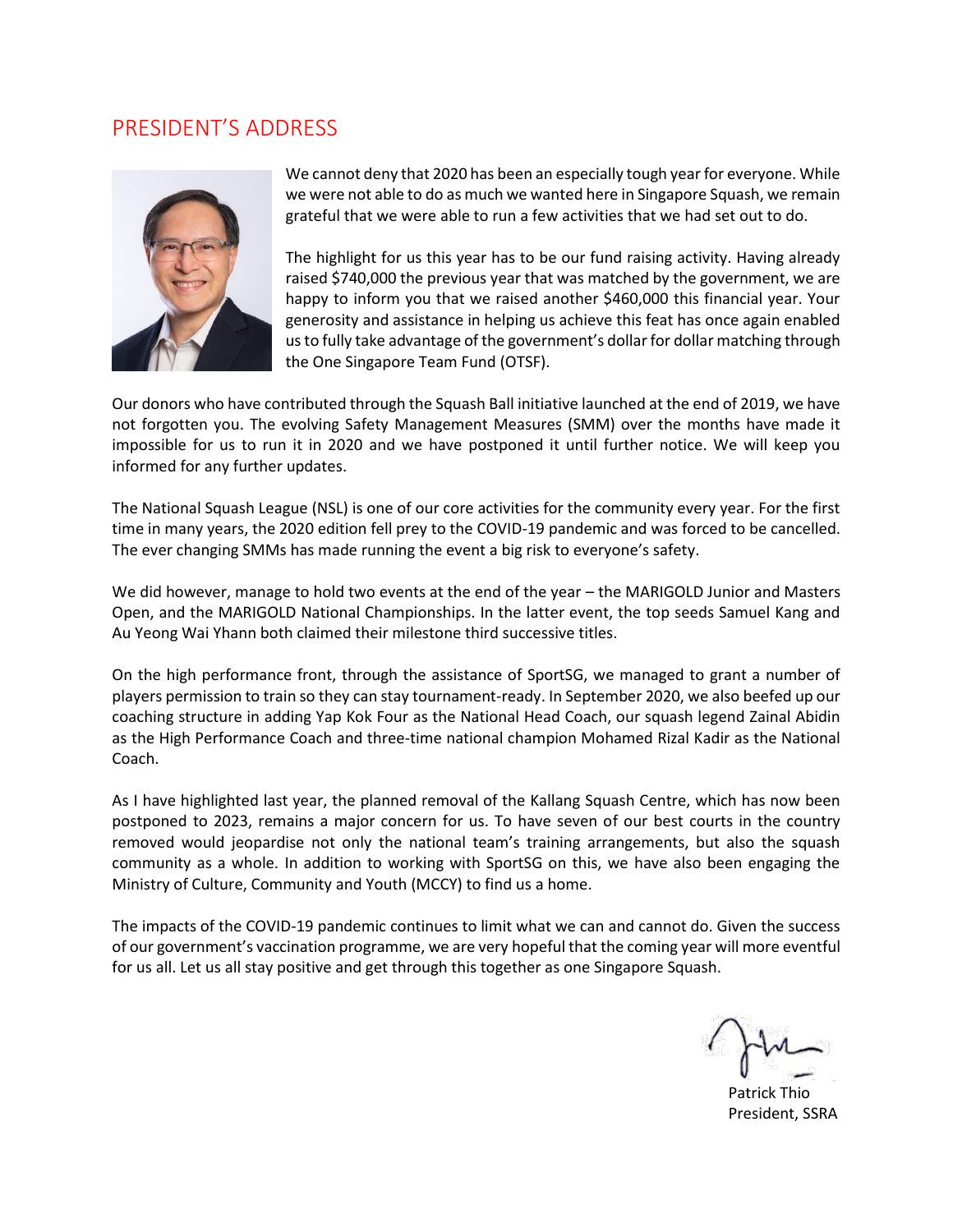## LEADERSHIP

The charity is governed by a Management Committee, which is a governing body responsible for overseeing and managing a charity. Reporting to the Management Committee, are Sub-Committees that look into specific areas such as Audit and Finance.

The charity is also headed by a General Manager.

#### Governing Management Committee

The incumbent Management Committee members will serve till 31/09/2021 when elections of office bearers for a fresh term will take place. The composition of the Management Committee is as follows:

| <b>Designation</b>         | <b>Name</b>                       | <b>Occupation</b>              | Date of<br>Appointment     | Date of 1st<br>Appointment |
|----------------------------|-----------------------------------|--------------------------------|----------------------------|----------------------------|
| President                  | Mr. Thio Syn<br>Wee               | Deputy Managing<br>Director    | 25 <sup>th</sup> Sept 2019 | 25 <sup>th</sup> Sept 2019 |
| <b>Vice President</b><br>1 | Ms. Josephine<br>Choo             | Valuation<br>Director          | 25 <sup>th</sup> Sept 2019 | 25 <sup>th</sup> Sept 2019 |
| <b>Vice President</b><br>2 | Dr. Tan Ming Jen                  | Assoc. Prof                    | 25 <sup>th</sup> Sept 2019 | Jan 2015                   |
| Secretary                  | Mr. Tan Hock<br>Leong Raymond     | Senior Manager<br>Finance & IT | 25 <sup>th</sup> Sept 2019 | Sept 2005                  |
| Asst.<br>Secretary         | Mr. Shaun See                     | Regional<br>Director           | 25 <sup>th</sup> Sept 2019 | 25 <sup>th</sup> Sept 2019 |
| Treasurer                  | Mr. Lee Kim Hai<br>Edwin          | Retiree                        | 25 <sup>th</sup> Sept 2019 | Oct 2018                   |
| Asst.<br><b>Treasurer</b>  | Mr. Pang Hian<br>Tee              | Restaurateur                   | 25 <sup>th</sup> Sept 2019 | 25 <sup>th</sup> Sept 2019 |
| Lady member                | Ms. Joannah Yue                   | Self Employed                  | 25 <sup>th</sup> Sept 2019 | 25 <sup>th</sup> Sept 2019 |
| Committee<br>member        | Mr. Mohd Bin<br>Abdullah Arrffan  | Senior Technical<br>Director   | 25 <sup>th</sup> Sept 2019 | Sept 2011                  |
| Committee<br>member        | Ms. Andrea<br>Nicholas (New)      | Pharmacist                     | 5 <sup>th</sup> Jan 2021   | 5 <sup>th</sup> Jan 2021   |
| Committee<br>member        | *Mr. Mohd Rizal<br>(stepped down) | Air Steward                    | 25 <sup>th</sup> Sept 2019 | 25 <sup>th</sup> Sept 2019 |
| Committee<br>member        | (Vacant)                          |                                |                            |                            |
| Club Rep 1                 | (Vacant)                          |                                |                            |                            |
| Club Rep 2                 | (Vacant)                          |                                |                            |                            |

*\*Stepped down in Jan 2021, replaced by Ms. Andrea Nicholas*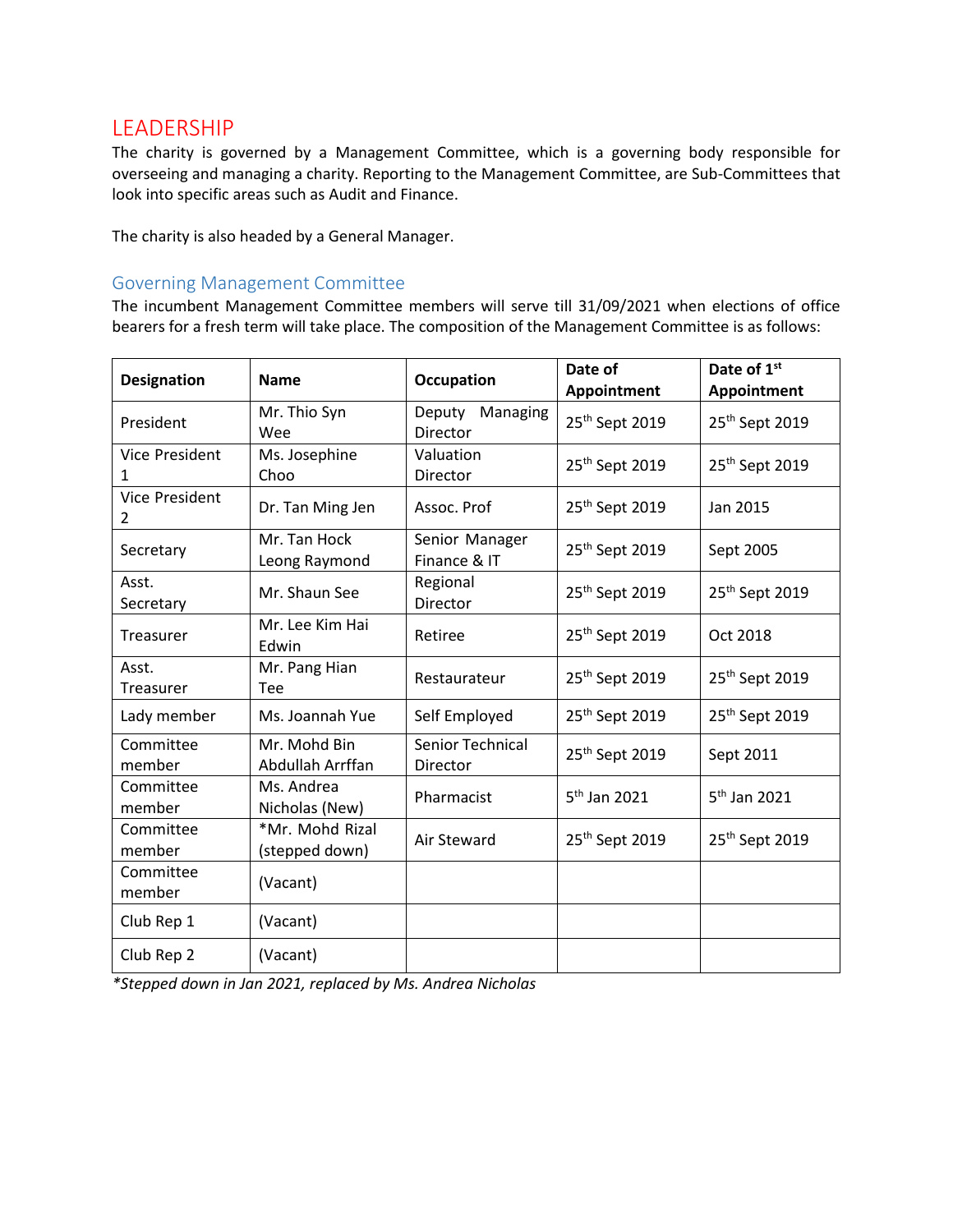#### Executive Management Team

Benson Seow Terence Toh General Manager **Events Executive** Events Executive

Mikki Tang Trainee (SGUnited Traineeship) Appointed to position since 1 October 2020

## High Performance Team

Yap Kok Four **Zainal Abidin** Head Coach **High Performance Coach** Appointed to position since 1 November 2020 Appointed to position since 16 September 2020

Appointed to position since 1 January 2014 Appointed to position since 1 November 2018

Vivian Rhamanan Mohd Rizal National Squash Coach National Squash Coach Appointed to position since 1 November 2020 Appointed to position since 16 September 2020

Wong Junjie High Performance Coordinator Appointed to position since 1 January 2021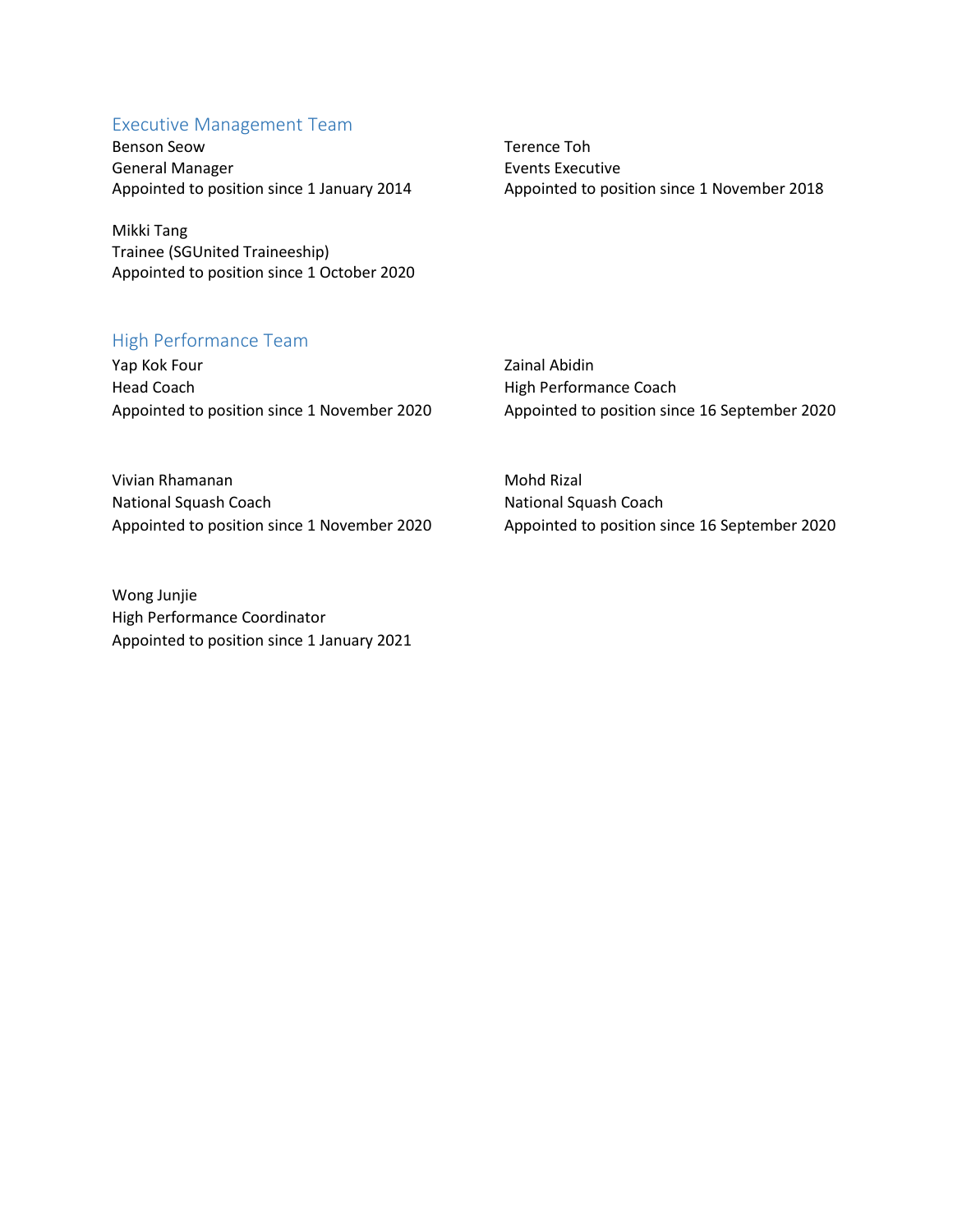## ORGANISATION STRUCTURE

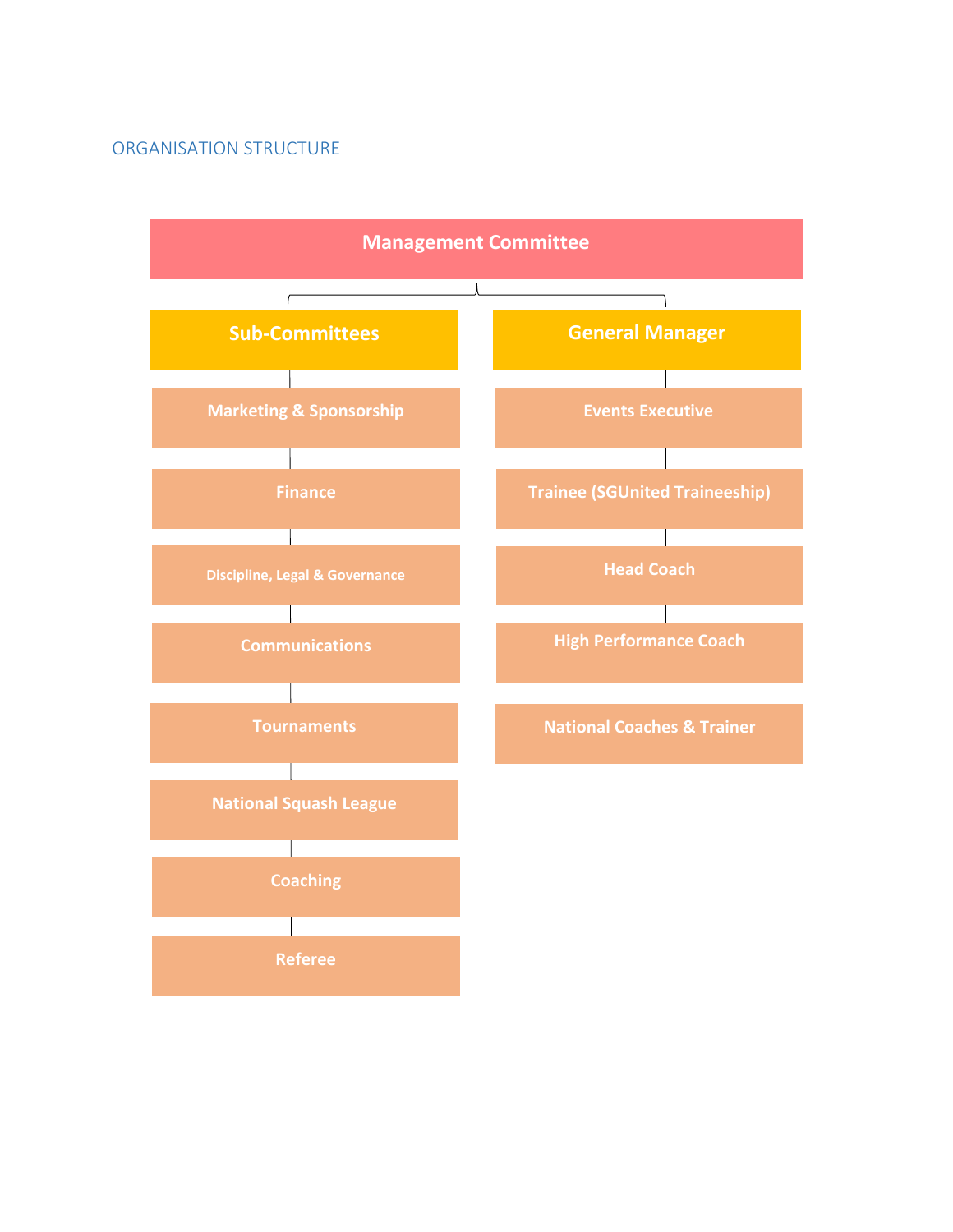## SSRA MEMBERSHIPS

All SSRA membership fees for 2020 were waived. However, only clubs/teams who have submitted complete registrations for National Squash League ("NSL") 2020 were accorded membership rights to vote at SSRA annual general meetings.

- (1) Organization Member \$150 per annum
- (2) Ordinary Individual Member \$25 per annum

#### Organization members

|                | <b>Name of Affiliated Club</b>                | <b>ACRA/ROS</b> | <b>Voting rights</b> |
|----------------|-----------------------------------------------|-----------------|----------------------|
| $\mathbf{1}$   | Jaz Squash Club                               | <b>ACRA</b>     | Yes                  |
| $\overline{2}$ | Team Ultimate Squasher                        | <b>ACRA</b>     | <b>Yes</b>           |
| 3              | Singapore University of Technology and Design | <b>ACRA</b>     | Yes                  |
| 4              | United Condo Squash Club                      | <b>ROS</b>      | Yes                  |
| 5              | New Pioneer Squash Club                       | <b>ROS</b>      | Yes                  |
| 6              | Singapore Cricket Club                        | <b>ROS</b>      | Yes                  |
| $\overline{7}$ | <b>SAFRA Squash Club</b>                      | <b>ROS</b>      | Yes                  |
| 8              | Singapore Swimming Club                       | <b>ROS</b>      | Yes                  |
| 9              | <b>Chinese Swimming Club</b>                  | <b>ROS</b>      | Yes                  |
| 10             | <b>NUSS</b>                                   | <b>ROS</b>      | Yes                  |
| 11             | <b>Police Sports Association</b>              | <b>ROS</b>      | Yes                  |
| 12             | SIA Sports Club                               | <b>ROS</b>      | Yes                  |
| 13             | <b>PUB Recreation Club</b>                    | <b>ROS</b>      | Yes                  |
| 14             | The American Club                             | <b>ROS</b>      | Yes                  |
| 15             | <b>Hollandse Club</b>                         | <b>ROS</b>      | Yes                  |
| 16             | The Tanglin Club                              | <b>ROS</b>      | Yes                  |
| 17             | Noble Squash                                  | <b>NA</b>       | No                   |
| 18             | Oldham Squash Club                            | <b>NA</b>       | No                   |
| 19             | Angry Birds                                   | <b>NA</b>       | No                   |
| 20             | Cherusal Squash Club                          | <b>NA</b>       | No                   |
| 21             | MG Jedis                                      | <b>NA</b>       | <b>No</b>            |
| 22             | <b>Blue Orange Squash Club</b>                | <b>NA</b>       | N <sub>o</sub>       |
| 23             | Bullion Park@Lentor                           | <b>NA</b>       | No                   |
| 24             | <b>Squash United</b>                          | <b>NA</b>       | No                   |
| 25             | Yio Chu Kang Squash Club                      | <b>NA</b>       | No                   |
| 26             | Sons of Ganesan Squash club                   | <b>NA</b>       | No                   |

## Individual members

Only completed individual membership forms will be accepted and qualify for voting at SSRA annual general meetings. These forms are submitted concurrently during the annual NSL registration.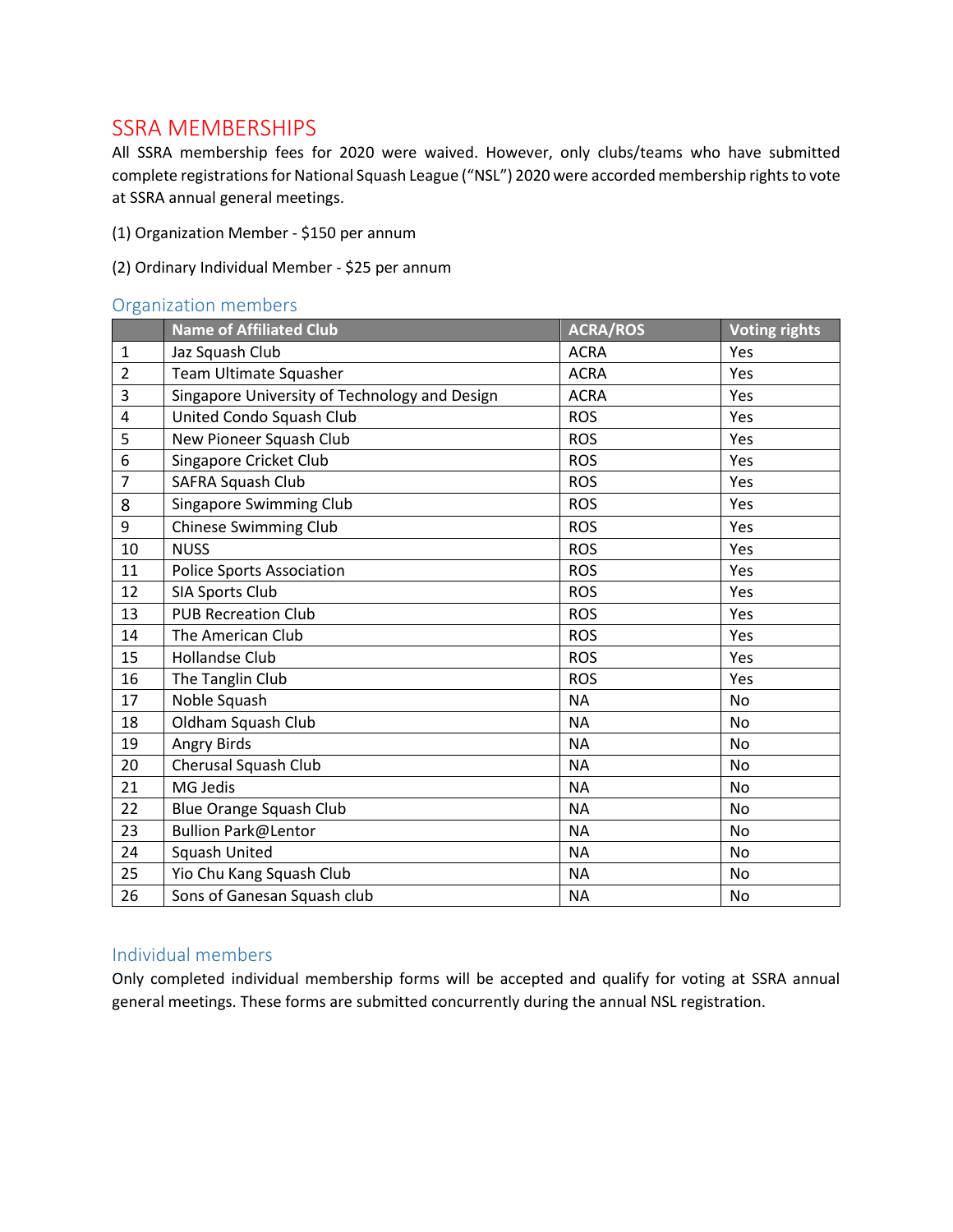## HIGHLIGHTS OF THE YEAR

## Summary Financial Performance

|                                                                                   | FY20/21     | FY20/19     |
|-----------------------------------------------------------------------------------|-------------|-------------|
| Total Income:                                                                     | \$1,408,541 | \$1,903,886 |
| Total Expenditure:                                                                | \$707.050   | \$1,001,469 |
| Donations have decreased by \$276,830 as compared to the previous financial year. |             |             |



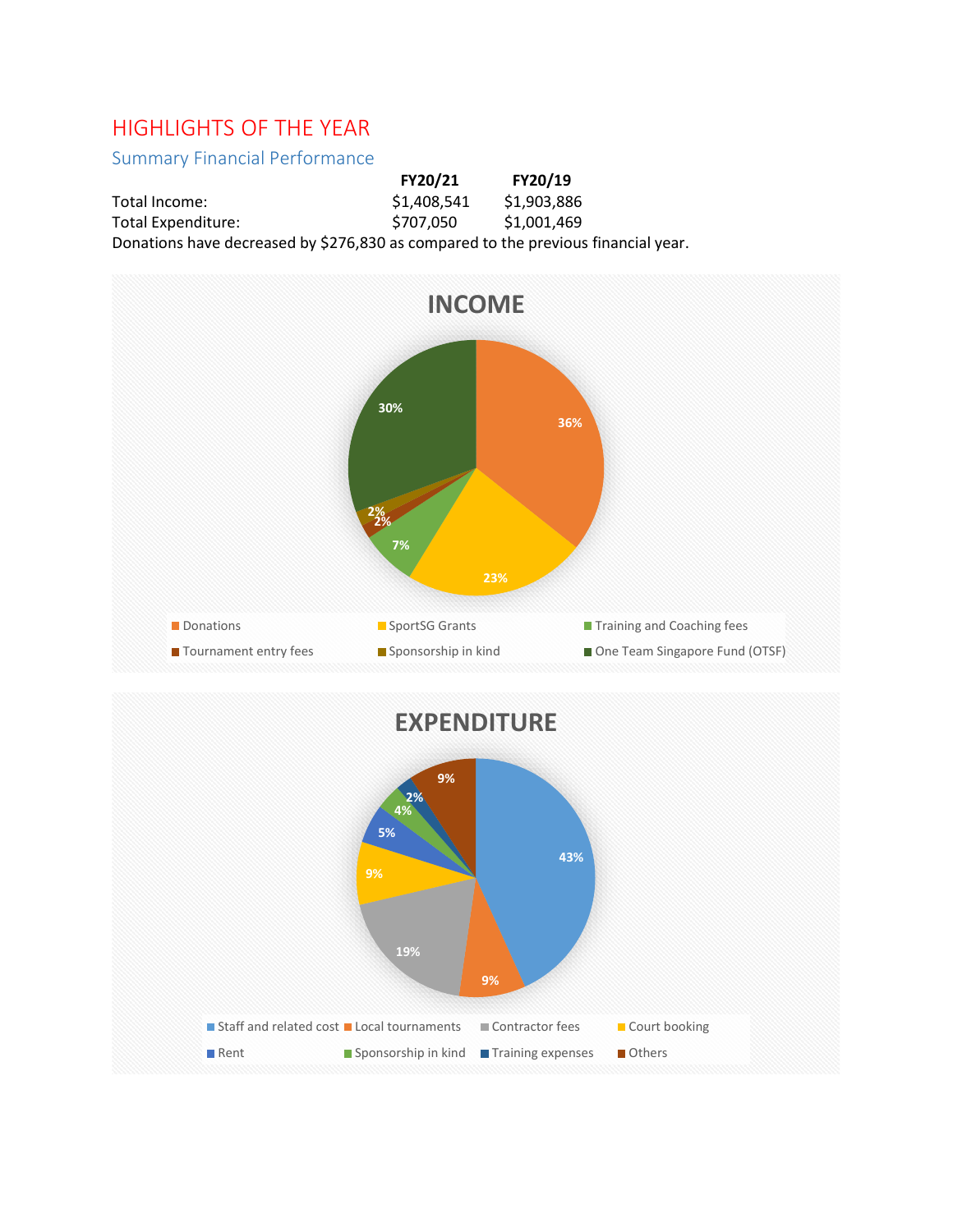### Major Financial Transactions

There were no major financial transactions.

## **ACTIVITIES**

#### Local Tournaments

#### **MARIGOLD National Squash Championships 2020**

- 28 November to 6 December
- 93 participants

#### [Results page](https://www.tournamentsoftware.com/sport/tournament?id=5E2B08BF-232A-4687-97B7-877F5BA892C0) link

#### Winners

| Girls Under 19: | Gracia Chua        | Boys Under 19: | Jerome Aw   |
|-----------------|--------------------|----------------|-------------|
| Women's Open:   | Au Yeong Wai Yhann | Men's Open:    | Samuel Kang |

#### **MARIGOLD Junior & Masters Squash Open 2020**

- 14 to 20 December

- 156 participants

#### [Results page](https://www.tournamentsoftware.com/sport/tournament?id=7AC1C34A-7433-4AB8-A983-45D91CE96334) link

#### Winners

| Girls Under 13: | Ong Zhe Sim | Boys Under 13: | Jethro Chua |
|-----------------|-------------|----------------|-------------|
| Girls Under 17: | Gracia Chua | Boys Under 17: | Samuel Lau  |
| Men's Masters:  | Victor Koh  |                |             |

#### **Dymon Asia 2021 Squash Circuit 1**

- 27 February to 6 March

- 120 participants

#### [Results page](https://www.tournamentsoftware.com/sport/tournament?id=4B54D4A7-175B-44E2-9D29-B23656766989) link

**Winners** 

Mixed Open: *Samuel Kang* Men's Division ll: *Joel Tan*

Women's Division ll: *Swetha Sivakumar* Men's Division l: *Jia Shen Nur Ad-Din*

#### **Dymon Asia SG Masters Open 2021**

- 9 to 13 March
- 64 participants

#### [Results page](https://www.tournamentsoftware.com/sport/tournament?id=9179F6B9-946A-4D6D-9C23-722CB79D4C0A) link

#### Winners

Men's Masters l (40 years of age and above): *Charlie Alexander Thomas* Men's Masters ll (50 years of age and above): *Victor Koh*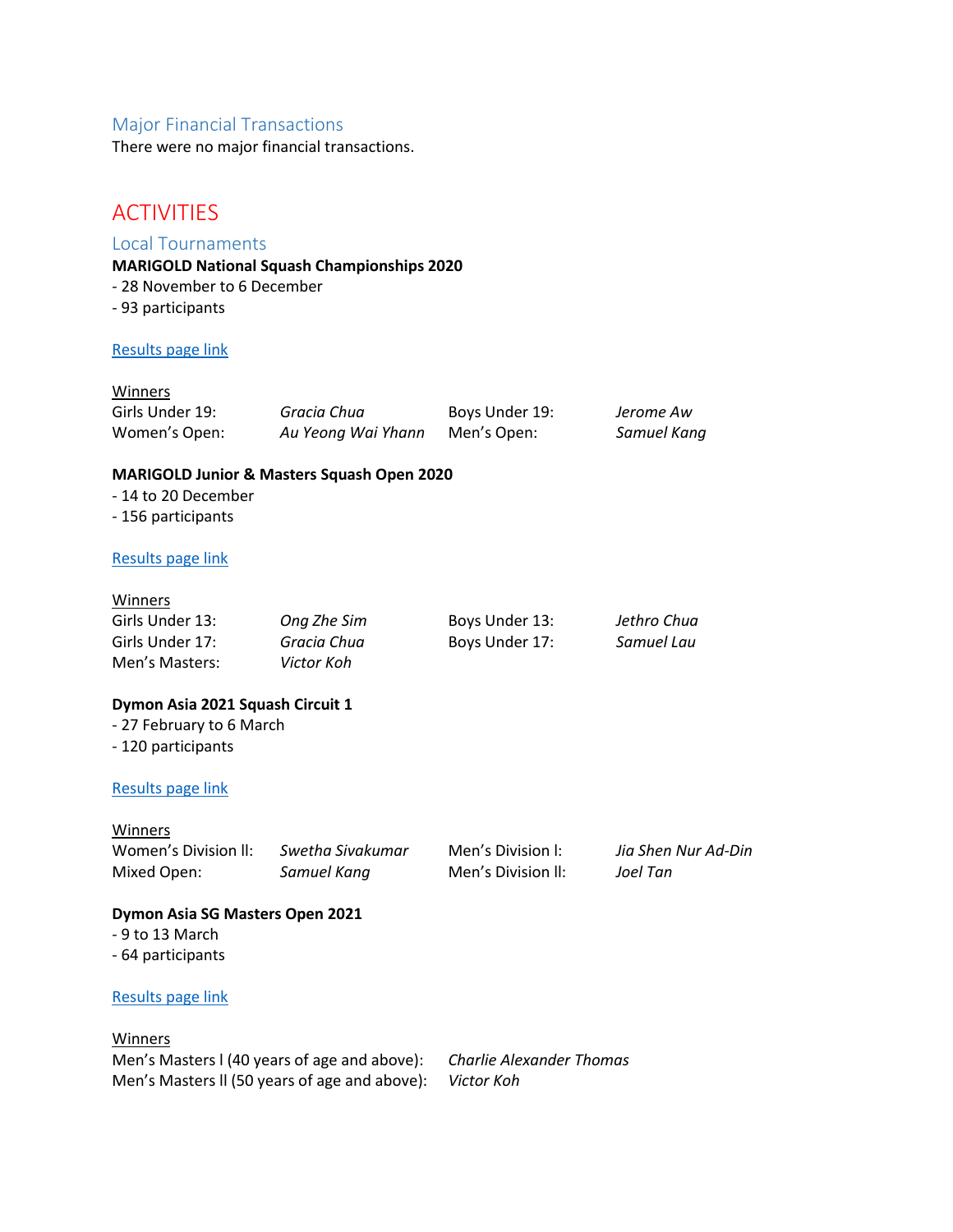#### **Oncocare SGSquash Junior Circuit – 1 st Leg**

- 15 to 20 March

- 144 participants

#### [Results page](https://www.tournamentsoftware.com/sport/tournament?id=BD8823A4-5FA9-45AC-82B0-0FD40DB6C0D6) link

| <b>Winners</b>  |             |                |                    |
|-----------------|-------------|----------------|--------------------|
| Girls Under 11: | Kayla Choy  | Boys Under 11: | Adiv Gole          |
| Girls Under 15: | Ong Zhe Sim | Boys Under 15: | Jethro Chua        |
| Girls Under 19: | Gracia Chua | Boys Under 19: | <b>Edward Thng</b> |

#### Programmes

## **National Coaches Workshop**

- 15 October 2020

Conducted by Ms. Della Lee, the workshop was carried out to induct the new team of national coaches. Read more about the coaches' informatio[n here.](https://www.sgsquash.com/ssra-events/2021/singapore-beefs-up-their-coaching-team-with-three-ex-internationals-and-a-physical-trainer/)

## Fund Raising

**Squash Ball** (postponed to August 2022)

The Squash Ball is a fund-raiser event that was planned to take place in March 2020 to raise funds for an interim squash centre in light of the demolition of Kallang Squash Centre to make way for the Kallang Alive project.

The gala dinner was first planned to take place on 16 March 2020 and with COVID-19 coming into the picture, the event was postponed to 15 November 2020. However, the subsequent changes of Safe Management Measures brought about multiple challenges and rendered SSRA no choice but to postpone the event yet again to August 2022.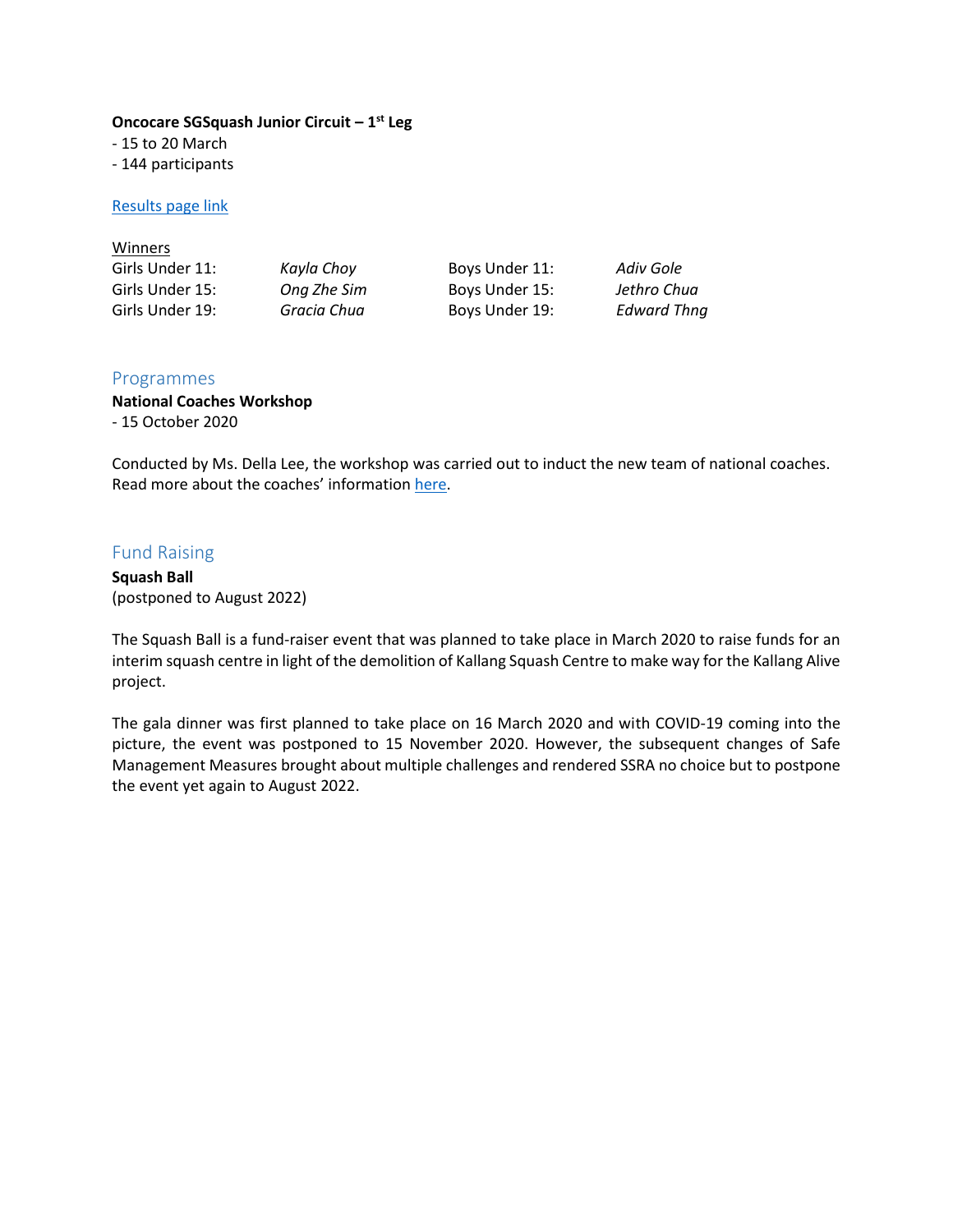## THE YEAR AHEAD

SSRA's focus for 2021 would include:

- Resumption of local events, including the National Squash League, in consultation with Sport Singapore and within the Safe Management Measures.
- Implementation of grassroots development programmes Community Programme, Mini Squash and working with schools.
- High performance programmes and initiatives, including preparation for the 2021 SEA Games and Asian Team Championships (used as a qualifying event for Asian Games 2022).
- Squash Ball remains one of the key events we hope to run to thank our generous donors.
- **•** Strengthening of Secretariat workforce.

Improving capabilities of SSRA – office

Squash Ball

Grassroots development : Community Programme – Schools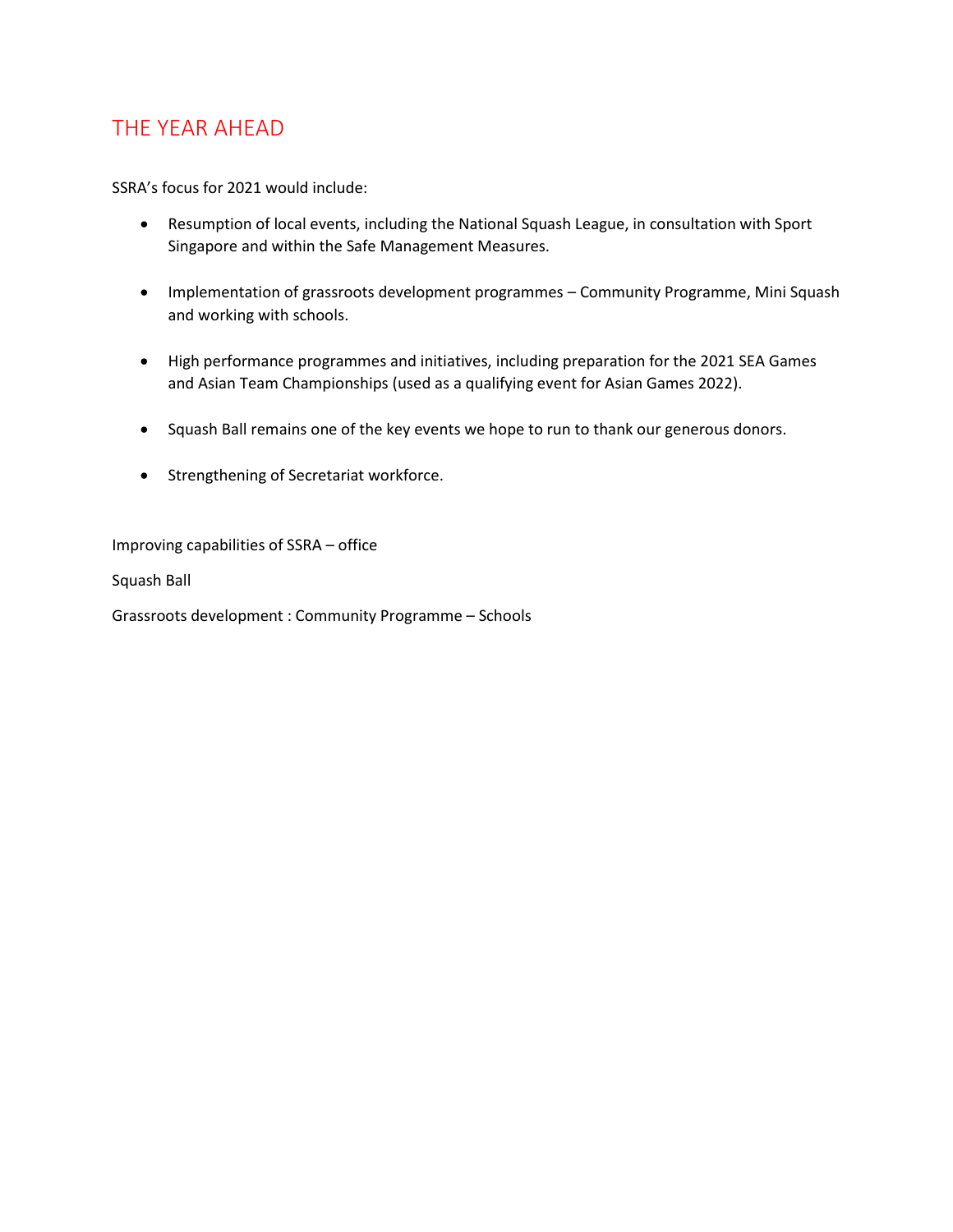## **GOVERNANCE**

## Role of the Management Committee

The Management Committee's role is to provide strategic direction and oversight of SSRA's programmes and objectives and to steer the charity towards fulfilling its vision and mission through good governance. As part of its role, the following matters require the Management Committee's approval:

- Approve budget for the financial year and monitor expenditure against budget;
- Review and approve quarterly financial statements;
- Regularly monitor the progress of the charity's programmes.

### Term limit

The term of office of the Committee shall be for a period of two years and members of the Committee shall be eligible for re-election.

The maximum consecutive tenure an individual may serve as President shall be eight years regardless of the number of years as a non-presiding member in the Management Committee.

The Treasurer may not hold office for more than two terms (4 years).

Management Committee members who have served more than 10 consecutive years: Mr. Raymond Tan – 01/09/2005 Reason: There were no willing candidates.

Mr. Robert Arrffan – 01/09/2011 Reason: There were no willing candidates.

### Management Committee Meetings and Attendance

A total of 11 Management Committee meetings and 1 AGM were held during the financial year. The following sets out the individual Management Committee member's attendance at the meetings:

| Name of Management Committee members | % of attendances |
|--------------------------------------|------------------|
| Mr. Thio Syn Wee                     | 100(11/11)       |
| Ms. Josephine Choo                   | 100(11/11)       |
| Dr. Tan Ming Jen                     | 100(11/11)       |
| Mr. Tan Hock Leong Raymond           | 100(11/11)       |
| Mr. Shaun See                        | 64(7/11)         |
| Mr. Lee Kim Hai Edwin                | 73 (8/11)        |
| Mr. Pang Hian Tee                    | 9(1/11)          |
| Ms. Joannah Yue                      | 100(11/11)       |
| Mr. Mohd Bin Abdullah Arrffan        | 91(10/11)        |
| Ms. Andrea Nicholas                  | 100(3/3)         |
| *Mr. Mohamed Rizal                   | 63(5/8)          |

*\*Stepped down in Jan 2021, replace by Ms. Andrea Nicholas*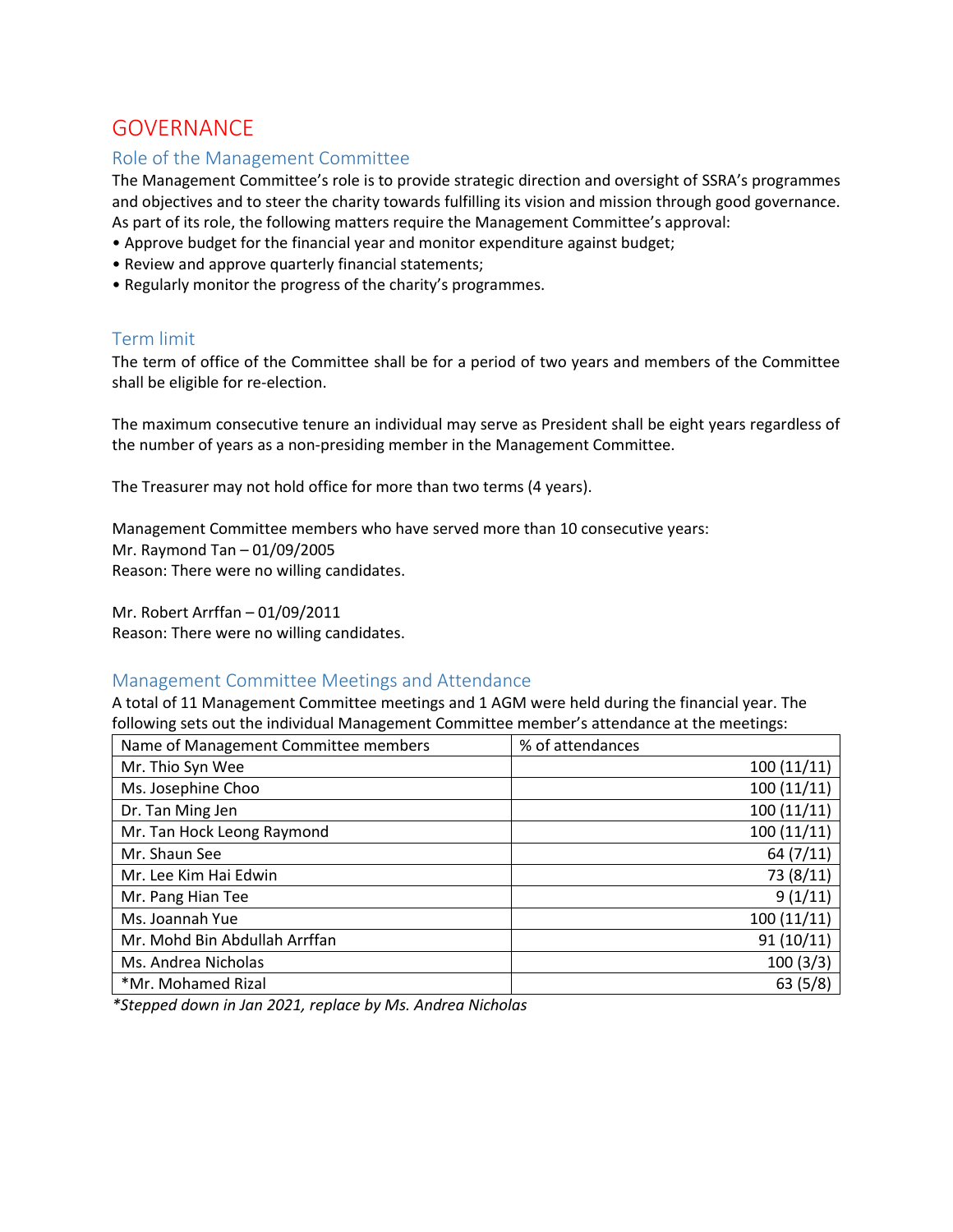### Disclosure of Remuneration and Benefits received by Management Committee Members

| Name of Management Committee members | Amount of remuneration and benefits for |  |
|--------------------------------------|-----------------------------------------|--|
|                                      | the financial year $(5)$                |  |
| Mr. Tan Hock Leong Raymond           | 665.00                                  |  |
| Mr. Lee Kim Hai Edwin                | 1195.15                                 |  |
| Mr. Mohd Bin Abdullah Arrffan        | 1357.82                                 |  |

## Disclosure of Remuneration of 3 highest paid staff

# **Number of staff**

#### \$50,000 - \$100,000 3

None of the above staff is a close member of the family belonging to the General Manager or a governing Management Committee member of the charity.

None of the above staff serves as a Management Committee member.

#### Reserves Policy

The reserves of the Association provide financial stability and the means for the development of the Association's activities. The Association intends to maintain the reserves at a level sufficient for its operating needs. The Management Committee Members review the level of reserves quarterly for the Association's continuing obligations.

#### Reserves position

|                                                                                | Current<br>Year | <b>Previous</b><br>Year | % Increase /<br>(Decrease) |
|--------------------------------------------------------------------------------|-----------------|-------------------------|----------------------------|
| <b>Unrestricted Funds (Reserves)</b>                                           | 569,486         | 544,068                 | 4.67                       |
| <b>Restricted / Designated Funds</b>                                           |                 |                         |                            |
| One Team Singapore Fund                                                        | 1,539,195       | 863,132                 | 78.32                      |
| Total Funds <sup>1</sup>                                                       | 2,108,691       | 1,407,200               | 49.85                      |
| Ratio of Reserves <sup>2</sup> to Annual Operating<br>Expenditure <sup>3</sup> | 0.99:1          | 0.62:1                  | 59.6                       |

For more information on the charity's reserves policy, please refer to Note 17 (page 23) of SSRA's Financial Statements.

 $\overline{\phantom{a}}$ 

<sup>&</sup>lt;sup>1</sup> Total funds include unrestricted, restricted, designated and endowment funds.

<sup>2</sup> Unrestricted Funds

<sup>&</sup>lt;sup>3</sup> Charitable Activities and Other Operating and Administration Expenses